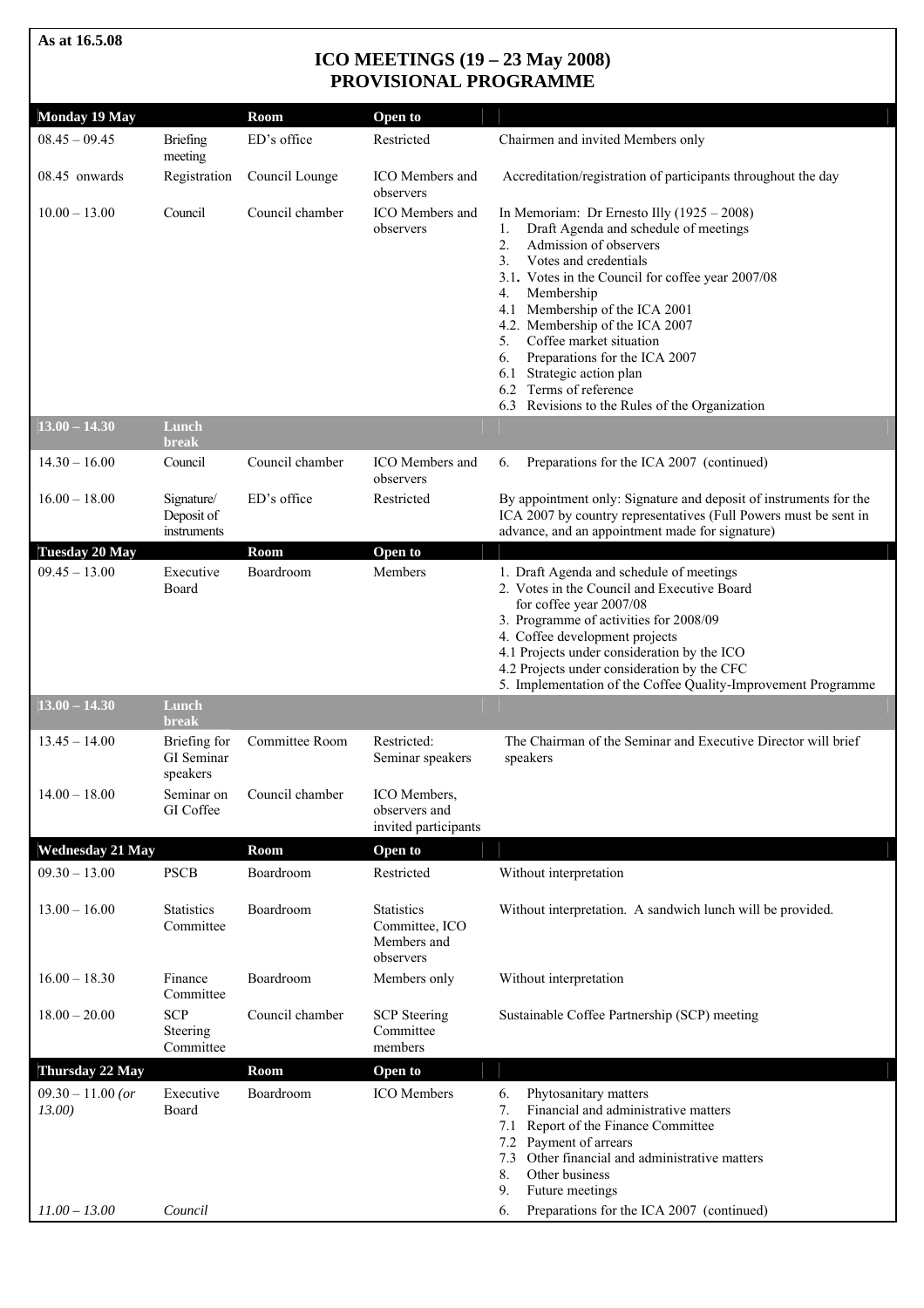| $13.00 - 14.30$ | Lunch<br>break                                        |                 |                                     |                                                                                                                                                                                                                                                                                                                                                                                                                                                                                                                                                                                                                                                                                                                                                                                                                                                                                                                                                                                                                                                                                                                                                                                                                                                                                                                                                                                  |
|-----------------|-------------------------------------------------------|-----------------|-------------------------------------|----------------------------------------------------------------------------------------------------------------------------------------------------------------------------------------------------------------------------------------------------------------------------------------------------------------------------------------------------------------------------------------------------------------------------------------------------------------------------------------------------------------------------------------------------------------------------------------------------------------------------------------------------------------------------------------------------------------------------------------------------------------------------------------------------------------------------------------------------------------------------------------------------------------------------------------------------------------------------------------------------------------------------------------------------------------------------------------------------------------------------------------------------------------------------------------------------------------------------------------------------------------------------------------------------------------------------------------------------------------------------------|
| $14.30 - 15.30$ | Promotion<br>Committee                                | Council Chamber | <b>ICO</b> Members and<br>observers | Presentation: ICO network to promote coffee consumption<br>(Mr Carlos Brando, P&A Marketing International)                                                                                                                                                                                                                                                                                                                                                                                                                                                                                                                                                                                                                                                                                                                                                                                                                                                                                                                                                                                                                                                                                                                                                                                                                                                                       |
| $15.30 - 18.00$ | Council                                               | Council Chamber | ICO Members and<br>observers        | Report by the Chairman of the PSCB<br>8.<br>9.<br>Report by the Chairman of the Statistics Committee<br>10. Promotion Committee<br>11. 3 <sup>rd</sup> World Coffee Conference<br>12. Seminar on Geographical Indications<br>13. Obstacles to consumption<br>14. Cooperation with other agencies                                                                                                                                                                                                                                                                                                                                                                                                                                                                                                                                                                                                                                                                                                                                                                                                                                                                                                                                                                                                                                                                                 |
| Friday 23 May   |                                                       | Room            | Open to                             |                                                                                                                                                                                                                                                                                                                                                                                                                                                                                                                                                                                                                                                                                                                                                                                                                                                                                                                                                                                                                                                                                                                                                                                                                                                                                                                                                                                  |
| $09.30 - 13.00$ | Council                                               | Council Chamber | <b>ICO</b> Members and<br>observers | 3.2. Credentials<br>Coffee development projects<br>7.<br>7.1 Projects for approval by the Council<br>7.2 Projects already approved by the CFC<br><b>Presentations</b><br>Robusta quality and marketing improvement by optimal use<br>$\bullet$<br>of coffee terroirs: Dr Koffi Ngoran, CNRA<br>Pilot short- and medium-term finance to small-scale coffee<br>$\bullet$<br>farmers in Kenya (Mr Salesio Mbogo, Mr Nixon Bugo,<br>Ms Susan Njoroge of UNOPS)<br>Coffee market development and trade promotion in Eastern<br>and Southern Africa (Mr Salesio Mbogo, Mr Nixon Bugo,<br>Ms Susan Njoroge of UNOPS)<br>15. National coffee policies<br><b>Presentations</b><br>United States Department of Agriculture Programmes in<br>$\bullet$<br>Coffee: Dr Fernando Vega, US Department of Agriculture,<br><b>Agricultural Research Service</b><br>Brazil: Quality standards for roast and ground coffee<br>Panama: Development of specialty coffee from Gnöbe<br>Buglé: Mr Graciano Cruz Lanero (Ministry for Agriculture)<br>and Mr Tigan Jiménez Abrego, Gnöbe Buglé Association of<br>Producers<br>16. Financial and administrative matters<br>16.1 Administrative Accounts of the Organization for the<br>financial year 2006/07 and Report of the Auditors<br>16.2 Other financial and administrative matters<br>17. Other business – to consider<br>18.<br>Future meetings |
| $13.30 - 14.00$ | <b>Press</b>                                          | Committee Room  | Press                               | The Executive Director and some Heads of Delegation will brief the                                                                                                                                                                                                                                                                                                                                                                                                                                                                                                                                                                                                                                                                                                                                                                                                                                                                                                                                                                                                                                                                                                                                                                                                                                                                                                               |
| $14.30 - 18.00$ | conference<br>Signature/<br>Deposit of<br>instruments | ED's office     | Restricted                          | press on the outcome of discussions during the week.<br>By appointment only: Signature and deposit of instruments for the<br>ICA 2007 by country representatives (Full Powers must be sent in<br>advance, and an appointment made for signature)                                                                                                                                                                                                                                                                                                                                                                                                                                                                                                                                                                                                                                                                                                                                                                                                                                                                                                                                                                                                                                                                                                                                 |

**Notes:** 

There will be one team of interpreters on 19, 20, 22 and 23 May. Meetings on 21 May will be in English only. The **Annex** lists office holders and the composition of ICO bodies for 2007/08.